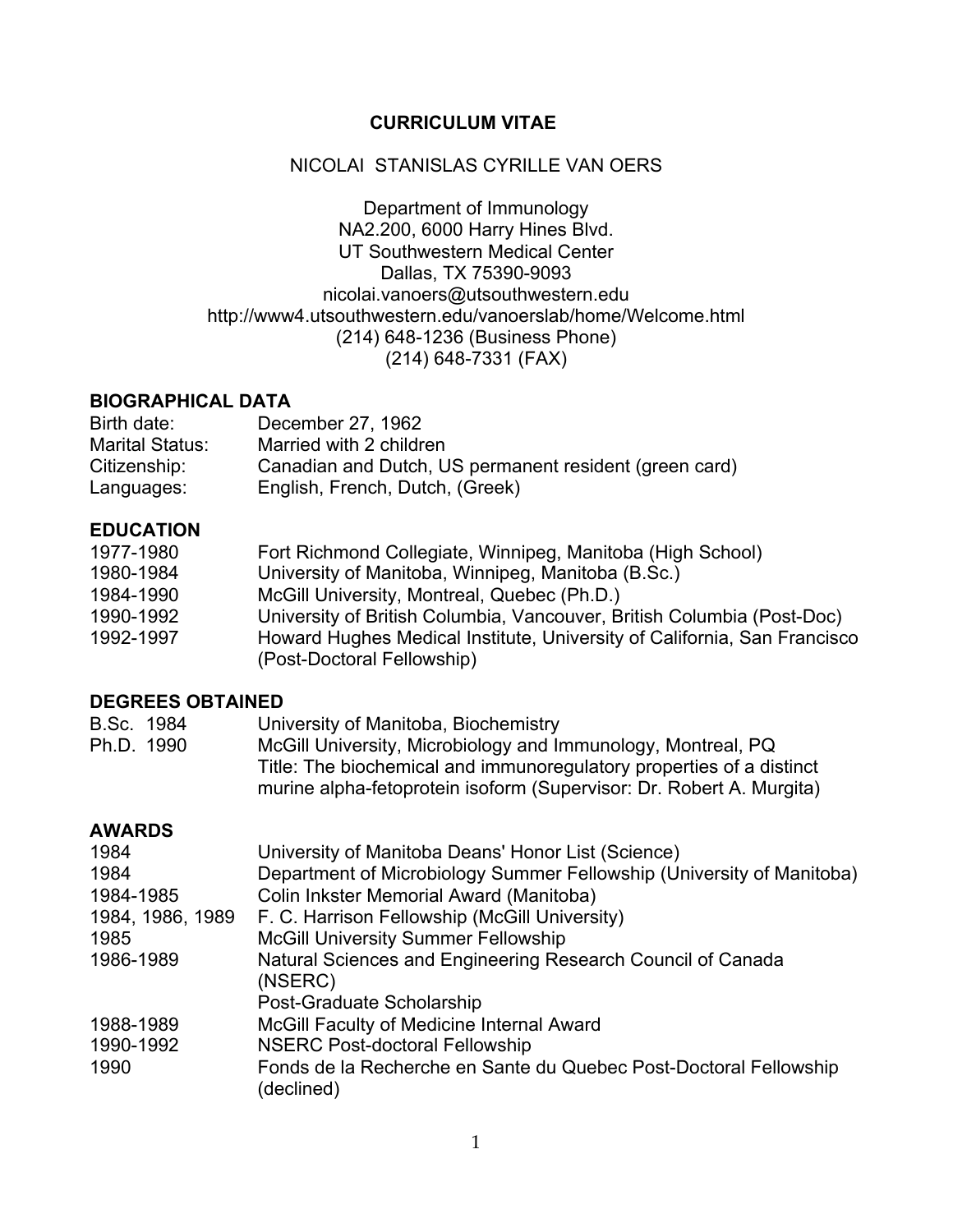| 1990      | Deans' Honor List (McGill)                                              |
|-----------|-------------------------------------------------------------------------|
| 1990-1991 | Wilfred Yaphe Award (McGill)                                            |
| 1992-1994 | National Cancer Institute of Canada Post-Doctoral Fellowship (declined) |
| 1993-1995 | Human Frontier Science Program Post-Doctoral Fellowship                 |
| 1998      | UT Southwestern Medical Center Packard Fellowship Nominee               |
| 2007-2009 | J. Wayne Streilein MD Professorship                                     |

### **PROFESSIONAL POSITIONS**

| 1990-1992    | Post-doctoral fellow, The University of British Columbia,         |
|--------------|-------------------------------------------------------------------|
|              | Vancouver, Canada                                                 |
| 1992-1997    | Post-doctoral fellow, The University of California, San Francisco |
| 1997-2005    | Assistant Professor, UT Southwestern Medical Center, Dallas, TX   |
| 2005-present | Associate Professor, UT Southwestern Medical Center, Dallas, TX   |
| 2002-2005    | Assistant Director, Program in Immunology                         |
| 2005-2008    | Director, Program in Immunology                                   |
| 2007-present | Director, Integrated Immunology Training Grant                    |
| 2009-present | Associate Professor of Pediatrics, UT Southwestern Medical        |
|              | Center                                                            |

## **PROFESSIONAL ASSOCIATIONS**

American Association for the Advancement of Science American Association of Immunologists

#### **OTHER EXPERIENCE**

| 1997-present | Member of the Programs in Immunology and Molecular<br>Microbiology, UT Southwestern Medical Center                          |
|--------------|-----------------------------------------------------------------------------------------------------------------------------|
| 2002-2003    | National Cancer Institute Review Panel Site Visit, Ad hoc member                                                            |
| 2002-present | Ad hoc reviewer for the Natural Sciences and Engineering                                                                    |
|              | Research Council (Canada), the Canadian Red Cross, and the                                                                  |
|              | <b>Israel Science Foundation</b>                                                                                            |
| 2002-present | National Institutes of Health, Center for Scientific Review Panel,<br>Immunobiology Study Section and CMIB, Ad hoc reviewer |

## **RESEARCH GRANTS**

# **Current**

| Grantor:          | High Impact/High Risk Grant UT Southwestern                                                     |
|-------------------|-------------------------------------------------------------------------------------------------|
| Title of Project: | The Function of Mycobacterium tuberculosis-encoded MicroRNAs during                             |
|                   | Human Infections                                                                                |
| Role:             | Principal Investigator                                                                          |
| Dates:            | 11/01/11-10/31/12                                                                               |
|                   | The goal of this project is to identify characterize and define the function of M, tuberculogie |

The goal of this project is to identify, characterize, and define the function of *M. tuberculosis* encoded microRNAs when they are expressed in human cells such as macrophages, dendritic cells, and epithelial cells. OVERLAP: None

Grantor: National Institutes of Allergy and Immunology (NIH)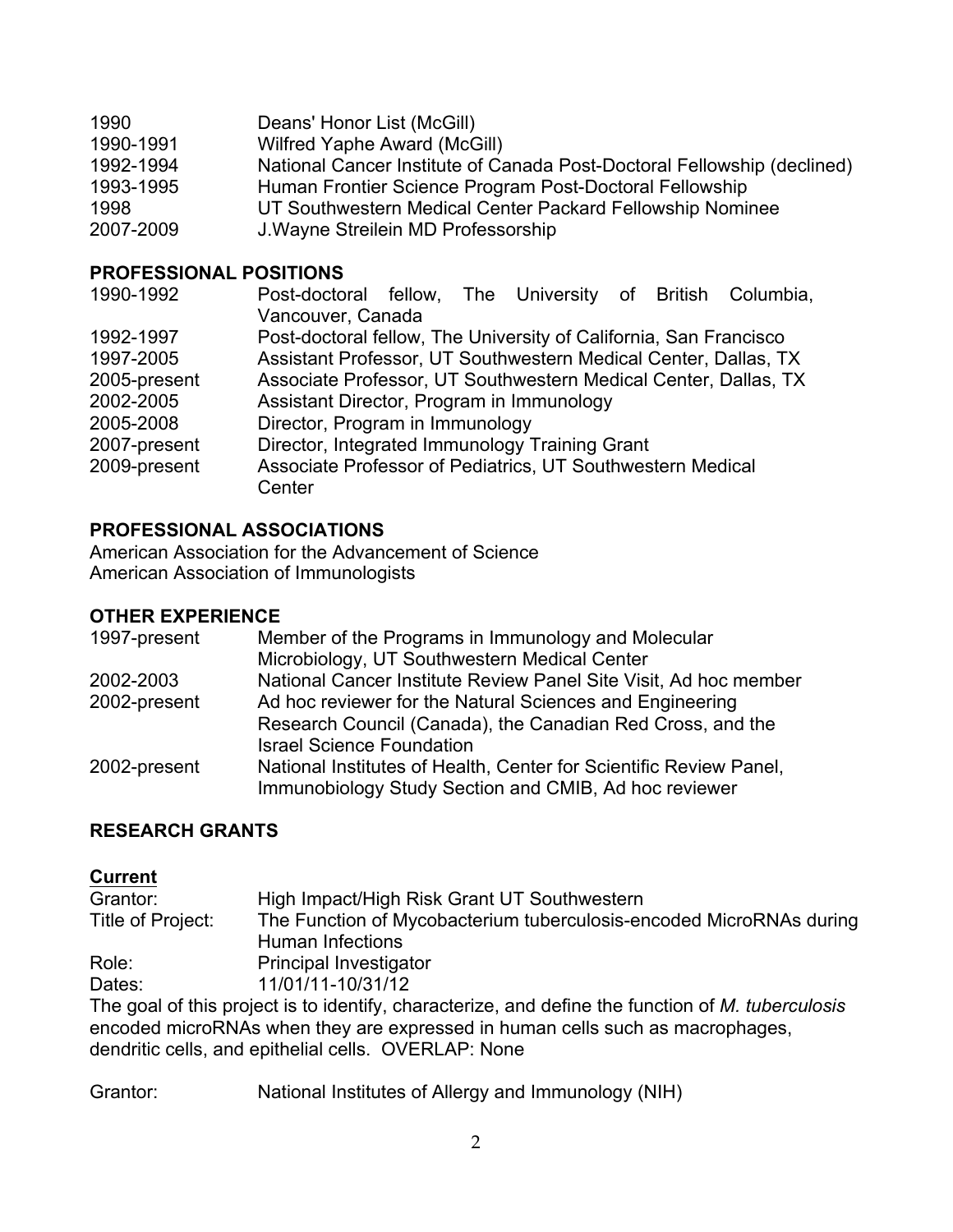Title of Project: Integrative Immunology Training grant 5 T32 AI005284-32 Role: Program Director Dates: 9/01/08 - 8/31/13 The goal of this training grant is to provide students and post-doctoral fellows with advanced immunology training. OVERLAP: None

# **Pending**

| Grantor:          | National Institutes of Health                                                             |
|-------------------|-------------------------------------------------------------------------------------------|
| Title of Project: | Characterization of Patients with Primary Immunodeficiency Diseases                       |
|                   | R01 \$325,000/yr                                                                          |
| Role:             | <b>Principal Investigator</b>                                                             |
| Dates:            | 10/01/12-09/30/17                                                                         |
|                   | Durnage: The goole of this project are to profile and oberactorize the mieroDNAs that are |

Purpose: The goals of this project are to profile and characterize the microRNAs that are differentially expressed in the peripheral blood of pediatric patients with diverse primary immunodeficiency diseases. In addition, a total RNA profiling of thymic tissue from normal and DiGeorge syndrome patients will be undertaken.

| Grantor:                      | National Institutes of Health                                 |
|-------------------------------|---------------------------------------------------------------|
| Title of Project:<br>patients | Molecular Cause of the Thymic Hypoplasia in DiGeorge syndrome |
|                               | R01 \$125,000/yr                                              |
| Role:                         | R21 Principal Investigator                                    |

Dates: 11/01/12-10/30/14

Purpose: The goals of this project are to define the roles of specific microRNAs and a long, non-coding RNA in the development of the thymic tissue. OVERLAP: 25% with the previously listed grant.

| Grantor:          | National Institutes of Health                                                                    |
|-------------------|--------------------------------------------------------------------------------------------------|
| Title of Project: | Characterization of Mycobacterium tuberculosis-encoded MicroRNAs in                              |
|                   | Infected Macrophages                                                                             |
|                   | R01 \$125,000/yr                                                                                 |
| Role:             | <b>Principal Investigator</b>                                                                    |
| Dates:            | 11/01/12-10/31/13                                                                                |
|                   | The goal of this project is to identify characterize, and define the function of M, tuberculosis |

The goal of this project is to identify, characterize, and define the function of *M. tuberculosis* encoded microRNAs when they are expressed in human cells such as macrophages, dendritic cells, and epithelial cells. OVERLAP: None

# **Completed**

| Grantor:          | National Institutes of Allergy and Immunology (NIH)       |
|-------------------|-----------------------------------------------------------|
| Title of Project: | MicroRNA Profiling of Pediatric Immunodeficiency Patients |
|                   | R21 AI083827-01                                           |
| Role:             | <b>Principal Investigator</b>                             |
| Dates:            | 8/01/09 - 8/31/11                                         |
|                   |                                                           |

The goal of this project is to determine whether particular microRNAs, detected in the blood, can be used to diagnose primary immunodeficiency disorders. OVERLAP: None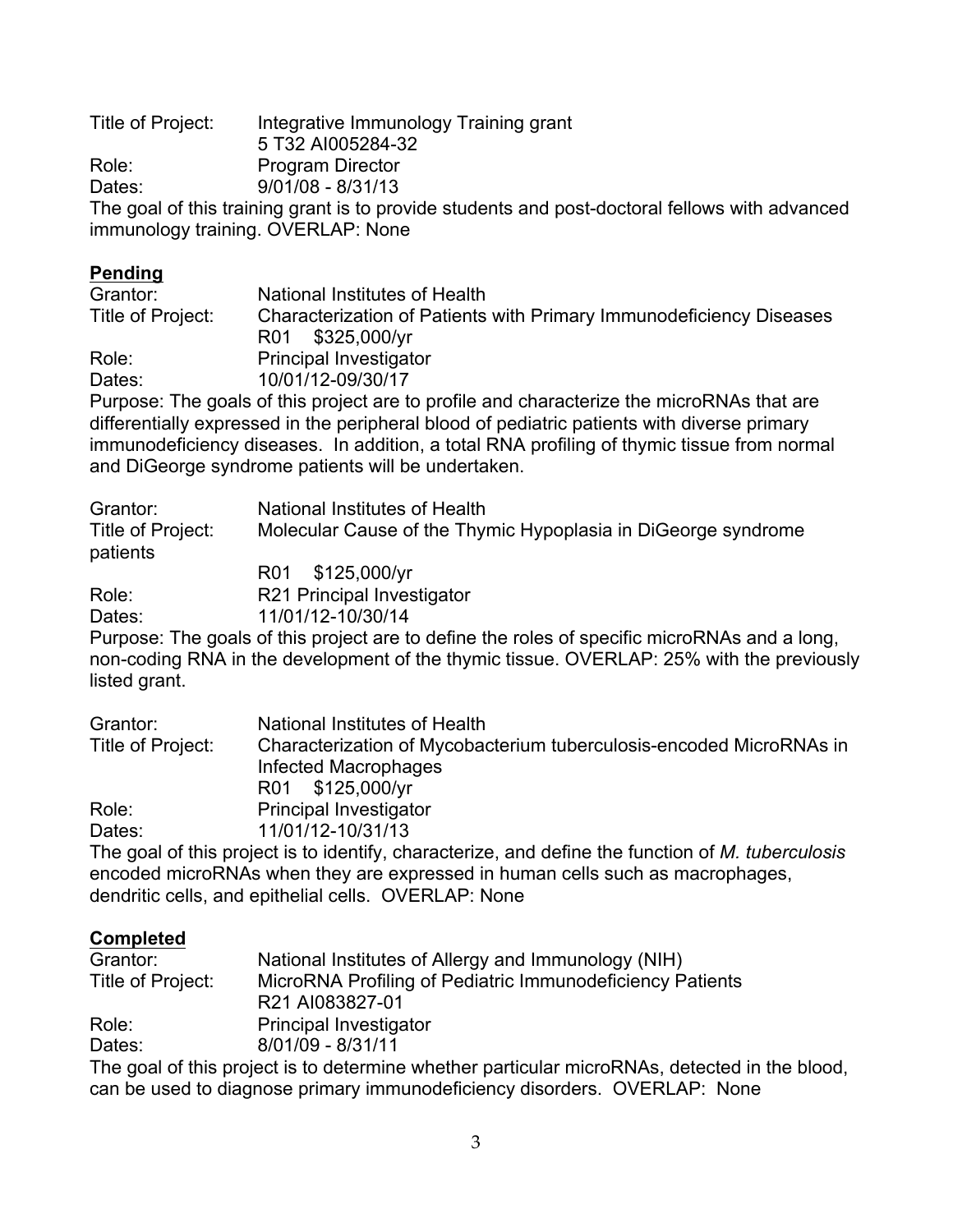Grantor: National Institutes of Allergy and Immunology (NIH) Title of Project: T cell receptor signaling by phosphorylated forms of TCR R01 AI 42953-11 Role: Principal Investigator Dates: 7/1/04-6/30/11 The goals of this project are to characterize the functional contribution of the phosphorylated forms of CD3 zeta on T cell functions.

| Grantor:          | National Institutes of Allergy and Immunology (NIH) |  |
|-------------------|-----------------------------------------------------|--|
| Title of Project: | CD3 e functions in T cells                          |  |
|                   | R56 AI071229-01A2                                   |  |
| Role:             | <b>Principal Investigator</b>                       |  |

Dates: 9/20/08 - 8/31/10

The goal of this project was to characterize the role of a phospholipid-binding motif in the CD3 e subunit. This motif, which we termed the basic-rich stretch, complexed to phosphoinositides such as PtdIns3P, PtdINs4P, and PtdIns5P

| Grantor:                         | National Institutes of Allergy and Immunology (NIH)                                  |
|----------------------------------|--------------------------------------------------------------------------------------|
| Title of Project:                | PTPN4 functions in lymphocytes                                                       |
|                                  | R <sub>21</sub> Al <sub>69249-01</sub>                                               |
| Role:                            | <b>Principal Investigator</b>                                                        |
| Dates:                           | $8/01/08 - 6/30/10$                                                                  |
|                                  | The goal of this project was to determine how a protein tyrosine phosphatase, PTPN4, |
| regulates immune cell functions. |                                                                                      |

| Grantor:                                                                                       | High Impact/High Risk Grant UT Southwestern                    |  |
|------------------------------------------------------------------------------------------------|----------------------------------------------------------------|--|
| Title of Project:                                                                              | Mycobacterium tuberculosis attenuation of immune cell function |  |
| Role:                                                                                          | <b>Principal Investigator</b>                                  |  |
| Dates:                                                                                         | 1/01/07-12/31/07                                               |  |
| The goal of this project was to identify genetic elements in the <i>M. tuberculosis</i> genome |                                                                |  |
| capable of suppressing innate inflammatory pathways in macrophages. We developed an            |                                                                |  |
| innate inflammatory reporter cell line and generated an plasmid expression library containing  |                                                                |  |
| segments of the M. tuberculosis genome.                                                        |                                                                |  |

| Grantor:<br>Title of Project: | National Institutes of Allergy and Immunology (NIH)<br>IRAK-family function in bacterial infection<br>R01 AI50019-3 |
|-------------------------------|---------------------------------------------------------------------------------------------------------------------|
| Role:                         | Co-PI (Dr. J.A. Thomas, PI)                                                                                         |
| Dates:                        | 5/1/02-4/30/07                                                                                                      |
| Grantor:<br>Title of Project: | National Institutes of Allergy and Immunology (NIH)<br>The function of the immunological synapse<br>R <sub>03</sub> |
| Role:<br>Dates:               | Co-PI (Dr. Christoph Wulfing: PI)<br>7/1/04-6/30/06                                                                 |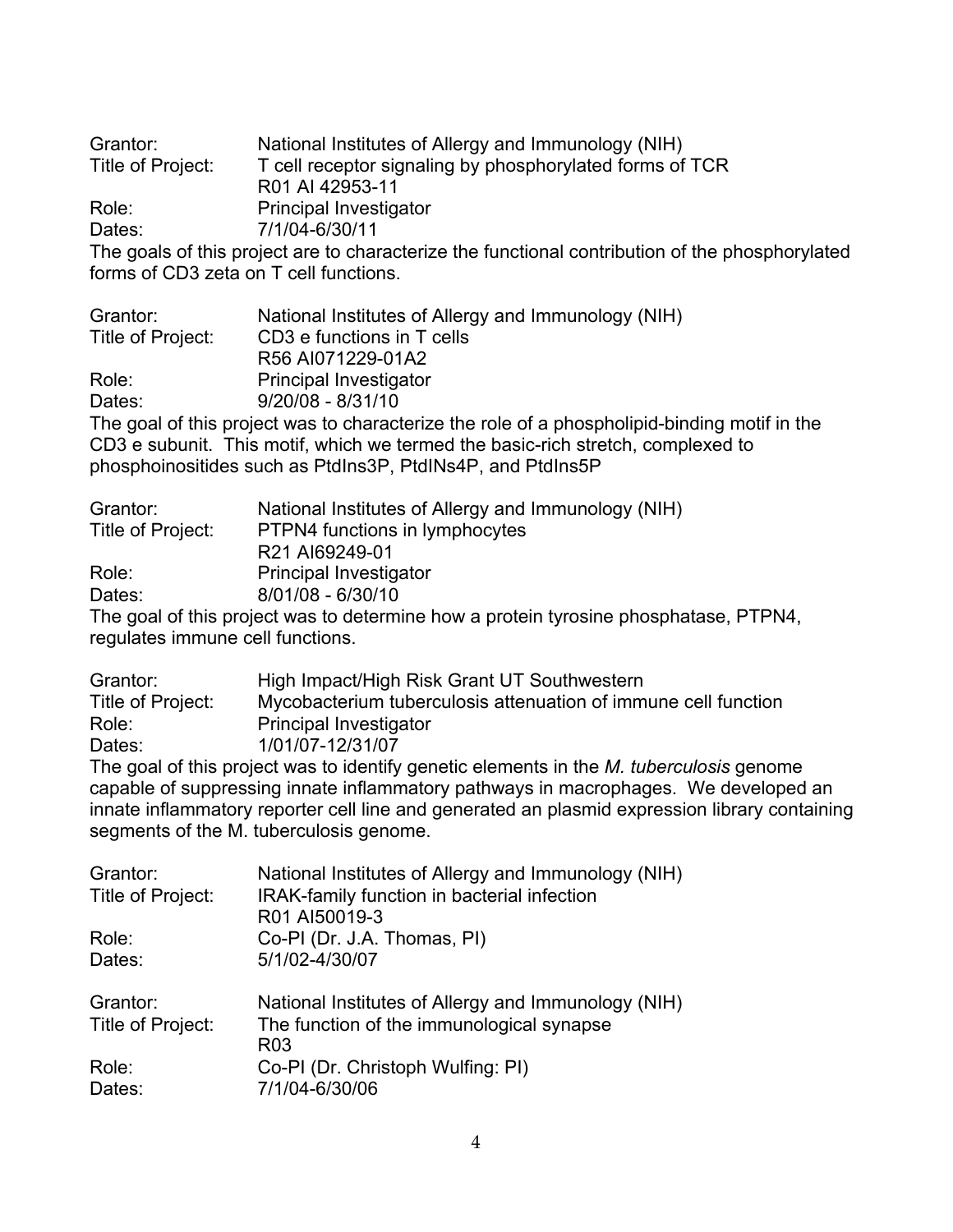| Grantor:          | Alliance for Lupus research, Arthritis Foundation |
|-------------------|---------------------------------------------------|
| Title of Project: | Genes and Genetic Pathways that Suppress Lupus    |
| Role:             | Co-PI (Dr. Edward Wakeland, PI)                   |
| Dates:            | 1/1/05-12/31/06                                   |

#### **Additional Activities Ad Hoc Reviewer**

Immunity, Nature Immunology, Journal of Experimental Medicine, Molecular and Cellular Biology, The Journal of Immunology, The Journal of Biological Chemistry, Cellular Immunology, Leukemia, Science, Cellular Immunology, European Journal of Immunology

# **PUBLICATIONS**

[1-52]

- 1. Evans, B., R. Harrop, D. Heywood, J. MacKintosh, R.W. Moore, B.D. Pate, T.J. Ruth, J.G. Rogers, C. Sayre, H.P. Sprenger, N. van Oers, and G. Y-X., *Engineering developments on the UBC-TRIUMF modified PET VI positron emission tomograph.* IEEE Trans. Nucl. Sci., 1983. **30**: p. 1-4.
- 2. Buschman, E., N. van Oers, M. Katz, and R.A. Murgita, *Experimental myasthenia gravis induced in mice by passive transfer of human myasthenic immunoglobulin. Evidence for an ameliorating effect by alpha-fetoprotein.* J Neuroimmunol, 1987. **13**(3): p. 315-30.
- 3. van Oers, N.S., B.L. Cohen, and R.A. Murgita, *Isolation and characterization of a distinct immunoregulatory isoform of alpha-fetoprotein produced by the normal fetus.* J Exp Med, 1989. **170**(3): p. 811-25.
- 4. van Oers, N.S.C., R. Boismenu, B.L. Cohen, and R.A. Murgita, *Analytical- and preparative-scale separation of molecular variants of a-fetoprotein by anion-exchange chromatography on Monobead resins.* J. Chromatogr., 1990. **525**: p. 59-69.
- 5. Carlow, D.A., S.J. Teh, N.S. van Oers, R.G. Miller, and H.S. Teh, *Peripheral tolerance through clonal deletion of mature CD4-CD8+ T cells.* Int Immunol, 1992. **4**(5): p. 599- 610.
- 6. Carlow, D.A., N.S. van Oers, S.J. Teh, and H.S. Teh, *Deletion of antigen-specific immature thymocytes by dendritic cells requires LFA-1/ICAM interactions.* J Immunol, 1992. **148**(6): p. 1595-603.
- 7. Van Oers, N.S., A.M. Garvin, C.B. Davis, K.A. Forbush, D.A. Carlow, D.R. Littman, R.M. Perlmutter, and H.S. Teh, *Disruption of CD8-dependent negative and positive selection of thymocytes is correlated with a decreased association between CD8 and the protein tyrosine kinase, p56lck.* Eur J Immunol, 1992. **22**(3): p. 735-43.
- 8. van Oers, N.S.C., A.M. Garvin, M.P. Cooke, C.B. Davis, D.R. Littman, R.M Perlmutter, and H.-S. Teh, *Differential involvement of protein tyrosine kinases p56lck and p59fyn in T cell development*. Adv. Exp. Med. Biol, ed. S. Gupta. Vol. 323. 1992. 89-99.
- 9. van Oers, N.S., S.J. Teh, A.M. Garvin, K.A. Forbush, R.M. Perlmutter, and H.S. Teh, *CD8 inhibits signal transduction through the T cell receptor in CD4-CD8- thymocytes*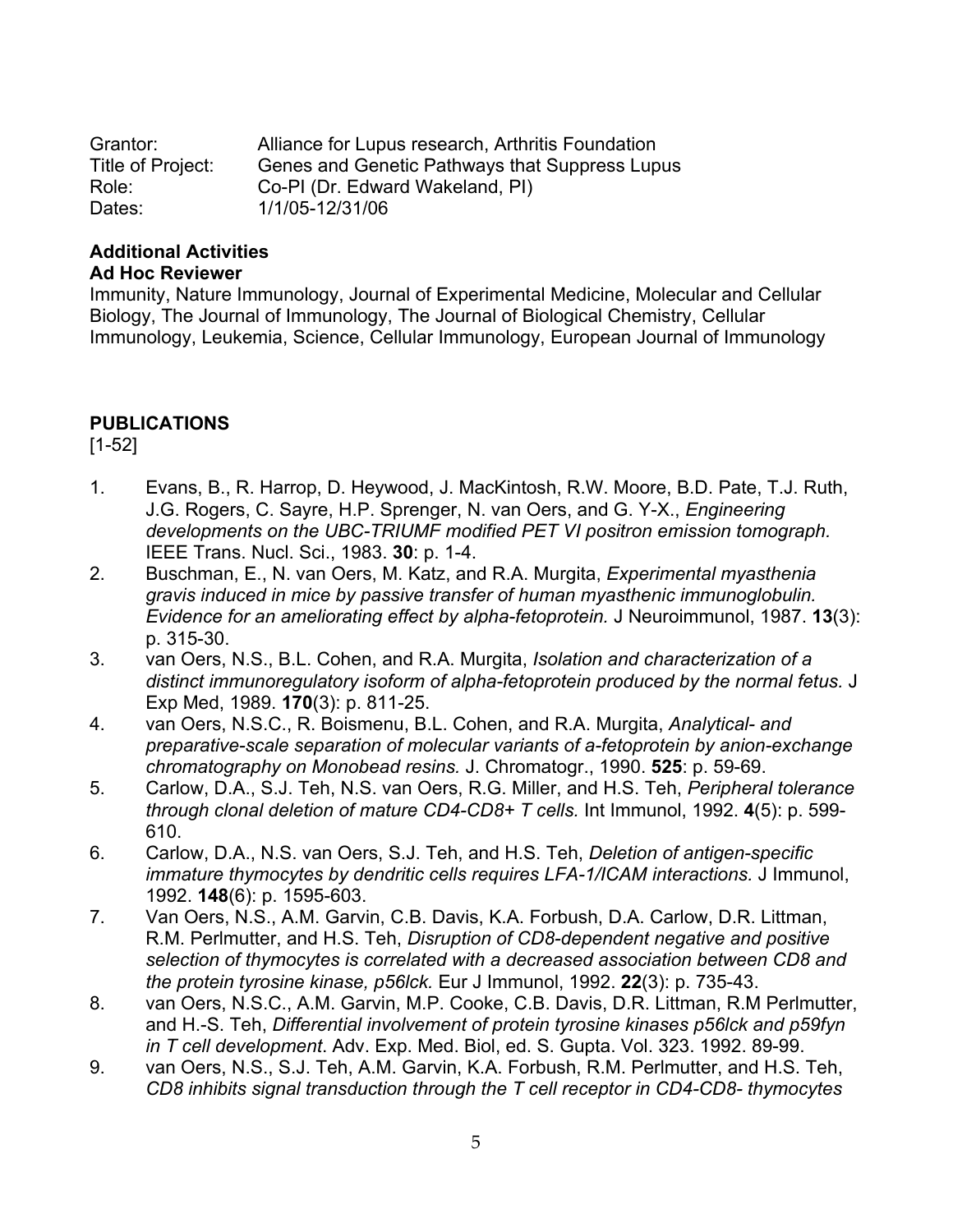*form T cell receptor transgenic mice reconstituted with a transgenic CD8 alpha molecule.* J. Immunol., 1993. **151**: p. 777-790.

- 10. van Oers, N.S.C., W. Tao, J.D. Watts, P. Johnson, R. Aebersold, and H.-S. Teh, *Constitutive tyrosine phosphorylation of the T cell receptor (TCR) z subunit: Regulation of TCR-associated protein kinase activity by TCR z.* Mol. Cell. Bio., 1993. **13**: p. 5771-5780.
- 11. Chan, A.C., N.S.C. van Oers, A. Tran, L. Turka, C.-L. Law, J.C. Ryan, E.A. Clark, and A. Weiss, *Differential expression of ZAP-70 and Syk protein tyrosine kinases, and the role of this family of protein tyrosine kinases in T cell antigen receptor signalling.* J. Immunol., 1994. **152**: p. 4758-4766.
- 12. Iwashima, M., B.A. Irving, N.S.C. van Oers, A.C. Chan, and A. Weiss, *Sequential interactions of the TCR with two distinct cytoplasmic tyrosine kinases.* Science, 1994. **263**: p. 1136-1139.
- 13. van Oers, N.S.C., N. Killeen, and A. Weiss, *ZAP-70 is constitutively associated with tyrosine phosphorylated TCR z in murine thymocytes and lymph node T cells.* Immunity, 1994. **1**: p. 675-685.
- 14. van Oers, N.S.C., S.-J. Teh, B.A. Irving, J. Tiong, A. Weiss, and H.-S. Teh, *Production and characterization of monoclonal antibodies specific for the murine T cell receptor z chain.* J. Immunol. Meth., 1994. **170**: p. 261-268.
- 15. Fargnoli, J., A.L. Burkhardt, M. Laverty, S.A. Kut, N.S.C. van Oers, A. Weiss, and J. Bolen, *Syk mutation in Jurkat E6-derived clones results in lack of p72syk expression.* J. Biol. Chem, 1995. **270**: p. 26533-26537.
- 16. van Oers, N.S.C., H. von Boehmer, and A. Weiss, *The pre-TCR complex is functionally coupled to the TCR z subunit.* J. Exp. Med., 1995. **182**: p. 1585-1590.
- 17. van Oers, N.S.C. and A. Weiss, *The Syk/ZAP-70 protein tyrosine kinase connection to antigen receptor signalling processes.* Sem. Immunol., 1995. **7**: p. 227-236.
- 18. van Oers, N.S.C., N. Killeen, and A. Weiss, *Lck regulates the tyrosine phosphorylation of the TCR subunits and ZAP-70 in murine thymocytes.* J. Exp. Med., 1996. **183**: p. 1053-1062.
- 19. van Oers, N.S.C., B. Lowin-Kropf, D. Finlay, K. Connolly, and A. Weiss, *ab T cell development is abolished in mice lacking both Lck and Fyn protein tyrosine kinases.* Immunity, 1996. **5**: p. 429-436.
- 20. Page, S.T., N.S.C. van Oers, R.M. Perlmutter, A. Weiss, and A.M. Pullen, *Differential contribution of Lck and Fyn protein tyrosine kinases to intrapithelial lymphocyte development.* Eur. J. Immunol., 1997. **27**: p. 554-562.
- 21. Qian, D., S. Lev, N.S.C. van Oers, J. Schlessinger, and A. Weiss, *Tyrosine phosphorylation of Pyk2 is selectively regulated by Fyn during TCR signaling.* J. Exp. Med., 1997. **185**: p. 1253-1259.
- 22. Kadlecek, T.A., N.S. van Oers, L. Lefrancois, S. Olson, D. Finlay, D.H. Chu, K. Connolly, N. Killeen, and A. Weiss, *Differential requirements for ZAP-70 in TCR signaling and T cell development.* J. Immunol., 1998. **161**(9): p. 4688-94.
- 23. van Oers, N.S.C., P. Love, E.W. Shores, and A. Weiss, *Regulation of T cell receptor signal transduction in murine thymocytes by multiple TCR z-chain signaling motifs.* J. Immunol., 1998. **160**: p. 163-170.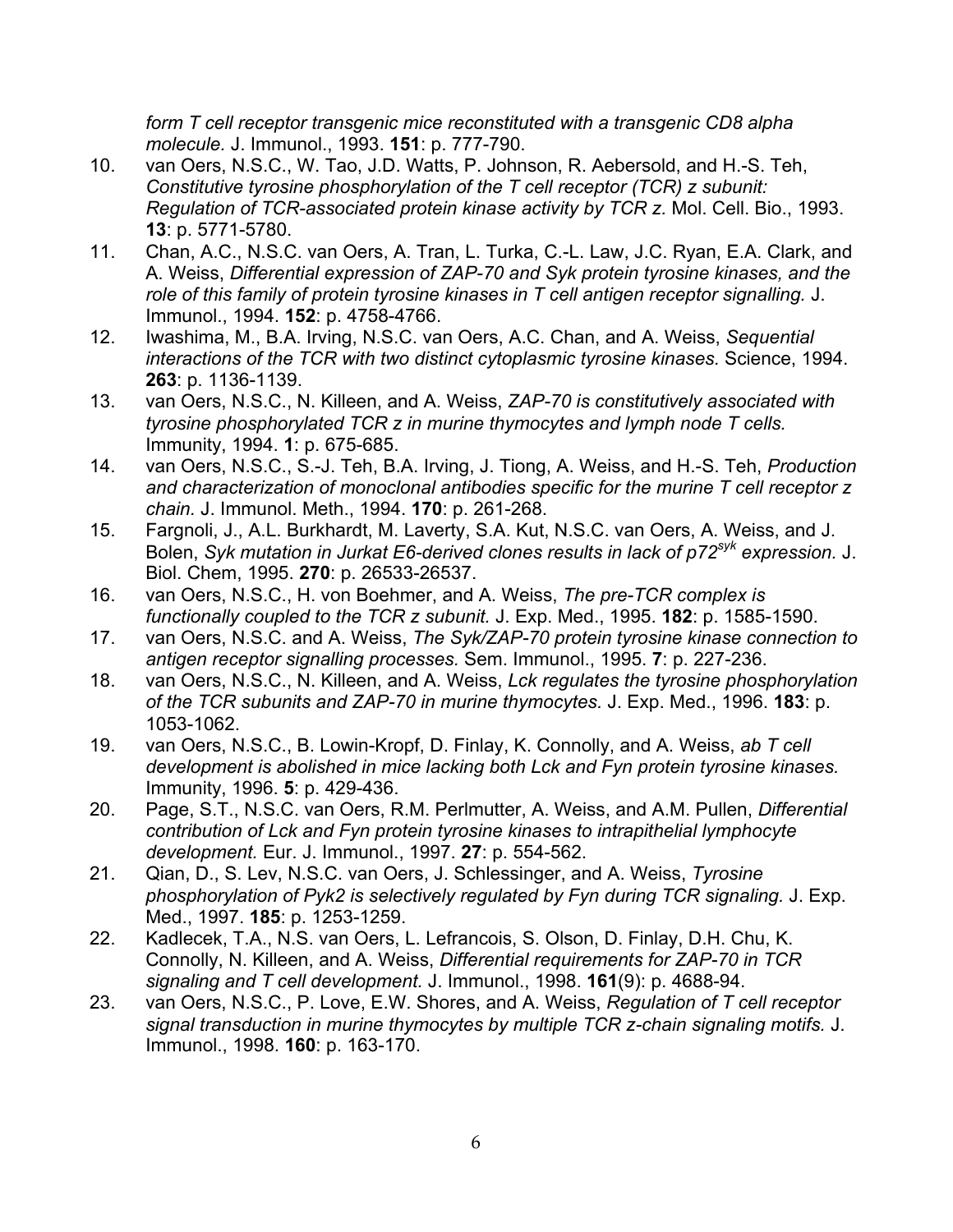- 24. Chu, D.H., N.S. van Oers, M. Malissen, J. Harris, M. Elder, and A. Weiss, *Pre-T cell receptor signals are responsible for the down-regulation of Syk protein tyrosine kinase expression.* J Immunol, 1999. **163**(5): p. 2610-20.
- 25. van Oers, N.S., *T cell receptor-mediated signs and signals governing T cell development.* Semin Immunol, 1999. **11**(4): p. 227-37.
- 26. van Oers, N.S.C., B. Tohlen, B. Malissen, C.R. Moomaw, S. Afendis, and C. Slaughter, *The 21- and 23- kDa forms of TCR z are generated by specific ITAM phosphorylations.* Nature Immunology, 2000. **1**: p. 322-328.
- 27. Witherden, D., N.S.C. van Oers, C. Waltzinger, A. Weiss, C. Benoist, and D. Mathis, *Tetracycline-controllable selection of CD4+ T cells:Half-life and survival signals in the absence of major histocompatibility complex classs II molecules.* J. Exp. Med., 2000. **191**: p. 355-364.
- 28. Ito, Y., S. Arai, N.S.C. van Oers, I. Aifantis, H. von Boehmer, and T. Miyazaki, *Positive seleciton by the pre-TCR yields mature CD8+ T cells.* J. Immunol., 2002. **169**: p. 4913- 4919.
- 29. Ren, H., A. Schmalstieg, N.S. van Oers, and R.B. Gaynor, *I-kappa B kinases alpha and beta have distinct roles in regulating murine T cell function.* J Immunol, 2002. **168**(8): p. 3721-31.
- 30. Pitcher, L.A., P.S. Ohashi, and N.S.C. van Oers, *T cell receptor antagonism is functionally uncoupled from the 21- and 23-kDa tyrosine phosphorylated TCR z subunits.* J. Immunol., 2003. **171**: p. 845-852.
- 31. Pitcher, L.A. and N.S.C. van Oers, *T cell receptor signal transmission:who gives an ITAM.* Trends in Immunology, 2003. **24**: p. 554-560.
- 32. Pitcher, L.A., J.A. Young, M.A. Mathis, P.C. Wrage, B. Bartok, and N.S.C. van Oers, *The formation and functions of the 21- and 23-kDa tyrosine phosphorylated TCR z subunits.* Immunol Rev, 2003. **191**: p. 47-61.
- 33. Sozio, M.S., M.A. Mathis, J.A. Young, S. Walchli, L.A. Pitcher, P.C. Wrage, B. Bartok, A. Campbell, J.D. Watts, R. Aebersold, R.H. Van Huijsduijnen, and N.S. van Oers, *PTPH1 is a predominant protein-tyrosine phosphatase capable of interacting with and dephosphorylating the T cell receptor zeta subunit.* J Biol Chem, 2004. **279**(9): p. 7760-9.
- 34. Mock, J.R., M. Vakevainen, K. Deng, J.L. Latimer, J.A. Young, N.S. van Oers, S. Greenberg, and E.J. Hansen, *Haemophilus ducreyi targets Src family protein tyrosine kinases to inhibit phagocytic signaling.* Infect Immun, 2005. **73**(12): p. 7808-16. PMC16299270
- 35. Pitcher, L.A., M.A. Mathis, S. Subramanian, J.A. Young, E.K. Wakeland, P.E. Love, and N.S. van Oers, *Selective Expression of the 21-Kilodalton Tyrosine-Phosphorylated Form of TCR {zeta} Promotes the Emergence of T Cells with Autoreactive Potential.* J Immunol, 2005. **174**(10): p. 6071-9. PMC15879101
- 36. Pitcher, L.A., M.A. Mathis, J.A. Young, L.M. Deford, B. Purtic, C. Wulfing, and N.S. van Oers, *The CD3 gammaepsilon/deltaepsilon signaling module provides normal T cell functions in the absence of the TCR zeta immunoreceptor tyrosine-based activation motifs.* Eur J Immunol, 2005. **35**(12): p. 3643-54. PMC16259006
- 37. Purtic, B., L.A. Pitcher, N.S. van Oers, and C. Wulfing, *T cell receptor (TCR) clustering in the immunological synapse integrates TCR and costimulatory signaling in selected T cells.* Proc Natl Acad Sci U S A, 2005. **102**(8): p. 2904-9. PMC15703298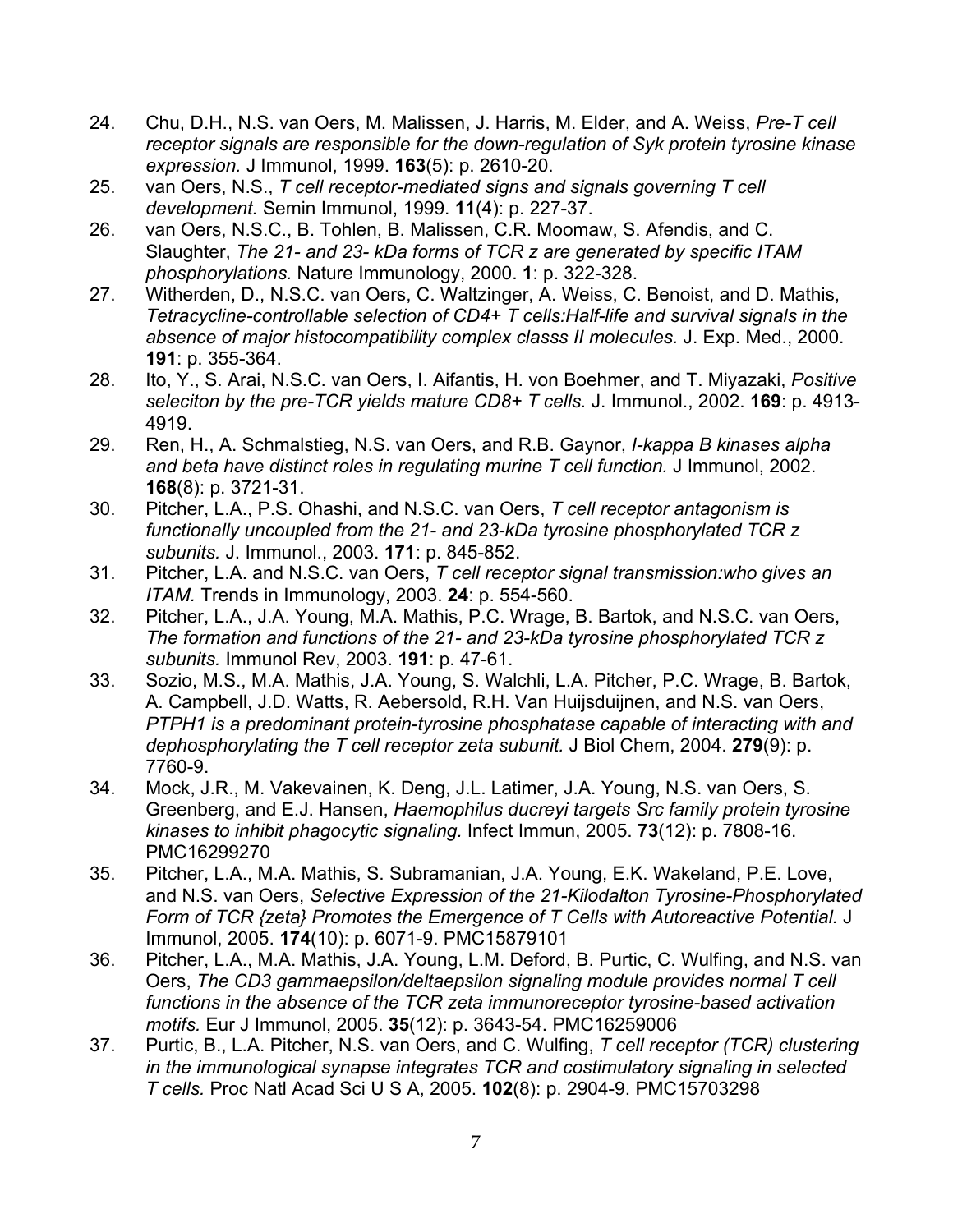- 38. van Oers, N.S. and Z.J. Chen, *Cell biology. Kinasing and clipping down the NF-kappa B trail.* Science, 2005. **308**(5718): p. 65-6. PMC15802594
- 39. Becker, A.M., L.M. Deford-Watts, C. Wuelfing, and N.S. van Oers, *The Constitutive Tyrosine Phosphorylation of CD3{zeta} Results from TCR-MHC Interactions That Are Independent of Thymic Selection.* J Immunol, 2007. **178**(7): p. 4120-8. PMC17371967
- 40. Deford-Watts, L.M., J.A. Young, L.A. Pitcher, and N.S. van Oers, *The Membraneproximal Portion of CD3 {epsilon} Associates with the Serine/Threonine Kinase GRK2.* J Biol Chem, 2007. **282**(22): p. 16126-34. PMC17420248
- 41. Deng, K., J.R. Mock, S. Greenberg, N.S. van Oers, and E.J. Hansen, *Haemophilus ducreyi LspA proteins are tyrosine phosphorylated by macrophage-encoded protein tyrosine kinases.* Infect Immun, 2008. **76**(10): p. 4692-702. PMC2546853
- 42. Holst, J., H. Wang, K.D. Eder, C.J. Workman, K.L. Boyd, Z. Baquet, H. Singh, K. Forbes, A. Chruscinski, R. Smeyne, N.S. van Oers, P.J. Utz, and D.A. Vignali, *Scalable signaling mediated by T cell antigen receptor-CD3 ITAMs ensures effective negative selection and prevents autoimmunity.* Nat Immunol, 2008. **9**(6): p. 658-66. PMC18469818
- 43. Young, J.A., A.M. Becker, J.J. Medeiros, V.S. Shapiro, A. Wang, J.D. Farrar, T.A. Quill, R.H. van Huijsduijnen, and N.S. van Oers, *The protein tyrosine phosphatase PTPN4/PTP-MEG1, an enzyme capable of dephosphorylating the TCR ITAMs and regulating NF-kappaB, is dispensable for T cell development and/or T cell effector functions.* Mol Immunol, 2008. **45**(14): p. 3756-66. PMC2596642
- 44. Deford-Watts, L.M., T.C. Tassin, A.M. Becker, J.J. Medeiros, J.P. Albanesi, P.E. Love, C. Wulfing, and N.S. van Oers, *The Cytoplasmic Tail of the T Cell Receptor CD3 {epsilon} Subunit Contains a Phospholipid-Binding Motif that Regulates T Cell Functions.* J Immunol, 2009. **183**(2): p. 1055-64. PMC2954055
- 45. Singleton, K.L., K.T. Roybal, Y. Sun, G. Fu, N.R. Gascoigne, N.S. van Oers, and C. Wulfing, *Spatiotemporal patterning during T cell activation is highly diverse.* Sci Signal, 2009. **2**(65): p. ra15. PMC2694444
- 46. Becker, A.M., J.S. Blevins, F.L. Tomson, J.L. Eitson, J.J. Medeiros, F. Yarovinsky, M.V. Norgard, and N.S. van Oers, *Invariant NKT cell development requires a full complement of functional CD3 zeta immunoreceptor tyrosine-based activation motifs.* J Immunol, 2010. **184**(12): p. 6822-32. PMC2947369
- 47. Devora, G.A., L. Sun, Z. Chen, N.S. van Oers, E.P. Hanson, J.S. Orange, and M.T. de la Morena, *A Novel Missense Mutation in the Nuclear Factor-kappaB Essential Modulator (NEMO) Gene Resulting in Impaired Activation of the NF-kappaB Pathway and a Unique Clinical Phenotype Presenting as MRSA Subdural Empyema.* J Clin Immunol, 2010. **30**(6): p. 881-885. PMC 20652730
- 48. de la Cruz, J., T. Kruger, C.A. Parks, R.L. Silge, N.S. van Oers, I.F. Luescher, A.G. Schrum, and D. Gil, *Basal and antigen-induced exposure of the proline-rich sequence in CD3 (epsilon).* Journal of immunology, 2011. **186**(4): p. 2282-90. PMC 21228347
- 49. de la Morena, M.T., J.L. Eitson, I. Dozmorov, S. Belkaya, A. Hoover, D. Moye, A. Winborn, and N.S. van Oers, *MicroRNA Profiling of Humans with 22q11.2 Deletion Syndrome Reveals MicroRNA Patterns with Clinical Relevance.* Submitted, 2012.
- 50. Deford-Watts, L.M., D.S. Dougall, S. Belkaya, B.A. Johnson, J.L. Eitson, K.T. Roybal, B. Barylko, J.P. Albanesi, C. Wulfing, and N.S. van Oers, *The CD3 {zeta} Subunit Contains a Phosphoinositide-Binding Motif That Is Required for the Stable*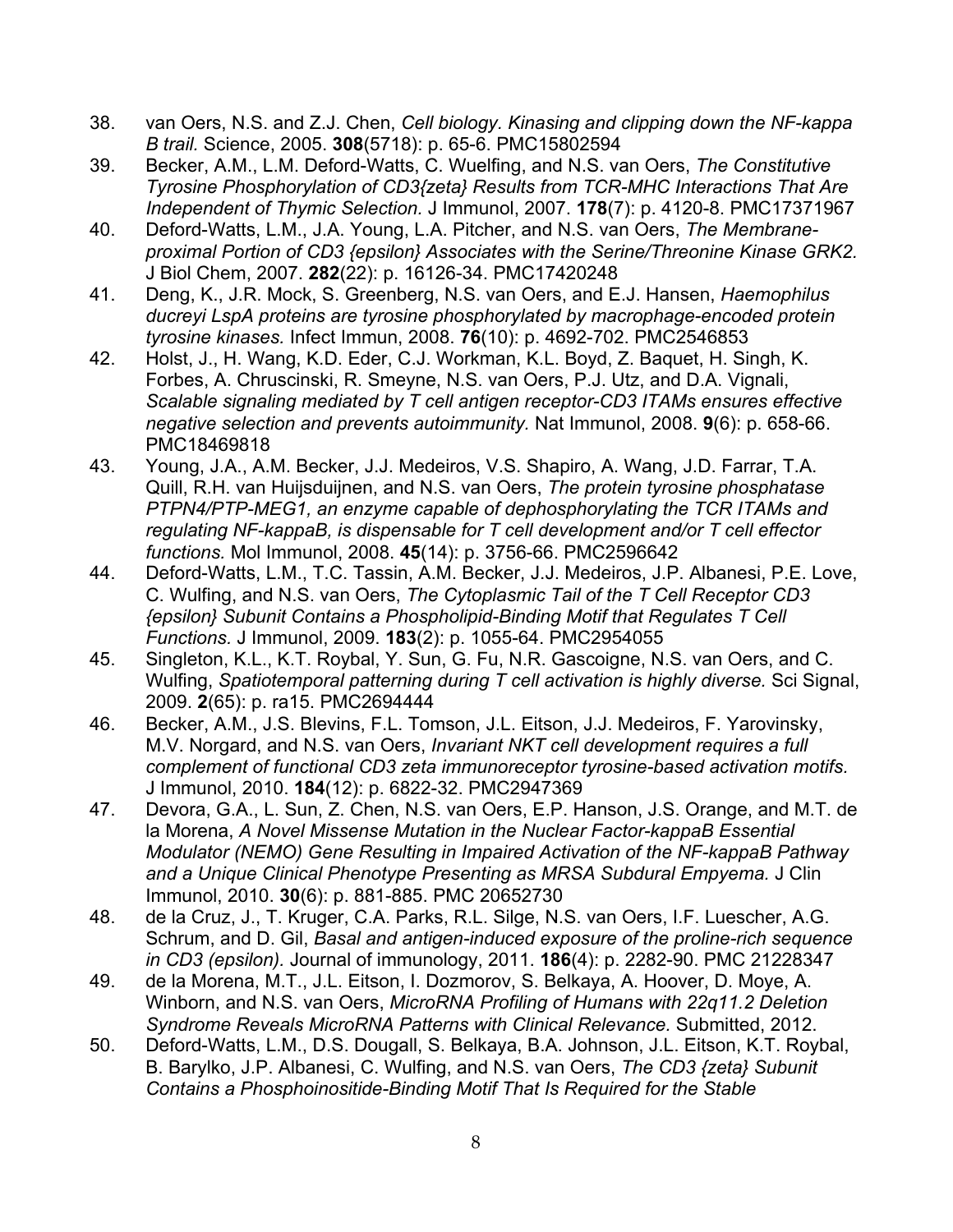*Accumulation of TCR-CD3 Complex at the Immunological Synapse.* Journal of immunology, 2011. **186**: p. 6839-6847. 21543646

- 51. Eitson, J., J.J. Medeiros, A.R. Hoover, S. Srivastava, K.T. Roybal, J.A. Ainsa, E.J. Hansen, T. Gumbo, and N.S. van Oers, *Mycobacterial Shuttle Vectors Designed for High Level Protein Expression in Infected Macrophages.* Submitted, 2011.
- 52. Belkaya, S., R.L. Silge, A.R. Hoover, J.J. Medeiros, J.L. Eitson, A.M. Becker, M.T. de la Morena, R.S. Bassel-Duby, and N.S. van Oers, *Dynamic modulation of thymic microRNAs in response to stress.* PLoS ONE, 2011. **6**(11): p. e27580. 3217971

## **BOOK CHAPTERS**

- 1. Weiss, A., T. Kadlecek, M. Iwashima, A. Chan, and N.S.C. van Oers. 1995. Molecular and genetic insights into T cell antigen receptor signaling. In *Receptor Activation by Antigens, Cytokines, Hormones, and Growth Factors*. Eds. David Naor, Pierre De Meyts, Marc Feldman and Joseph Schlessinger, Ann. N.Y. Acad. Sci. 766, 149-154.
- 2. Weiss, A., M. Iwashima, B.A. Irving, N.S.C. van Oers, T.A. Kadlecek, D. Straus, and A. Chan. 1994. Molecular and genetic insights into T cell antigen receptor signal transduction. In *Mechanisms of Lymphocyte Activation and Immune Regulation V: Molecular Basis of Signal Transduction* (Gupta, S., Paul, W.E., DeFranco, A., and Perlmutter, R.M. Ed.) Plenum Press, N.Y. pp53-62.
- 3. van Oers, N.S.C., and H-S. Teh. 1993. Intracellular signalling mechanisms required for T cell repertoire selection. In *Advances in Allergy and Immunology*: *Research Trends* (Ed. J. Menon).

# **RESEARCH TALKS (2010-2011)**

Mayo Clinic, Rochester, MN, Department of Immunology 03/18/10 UTSWMC, Division of Rheumatology 03/29/10 UTSWMC, Immunology Retreat Speaker 05/07/10 UTSWMC, Department of Internal Medicine 05/11/10 Oxford University, England, Department of Pathology 06/15/10 UTSWMC, Department of Immunology Excellence in Immunology, 03/16/11 Children's Medical Center, Dallas, Allergy and Immunology, 04/14/2011 University of British Columbia, Canada, Immunology Symposium, 06/13/11 UTSWMC, Medical Scientist Training Program WIPS, 07/26/2011 Children's Medical Center, Pediatric Infectious Diseases, 01/20/2012

# **Former/Current PhD Students**

- Dr. Lisa A. Pitcher- currently a post-doctoral fellow with Dr. Michael Carrol, Harvard **University**
- Dr. Jennifer A. Young-currently a post-doctoral fellow with Dr. Astar Winoto, UC Berkely
- Dr. Laura M. Deford-Watts- currently a post-doctoral fellow with Dr. Steven Kridel, UNC-Winstom Salem
- Dr. Amy Becker- post-doctoral at Washington University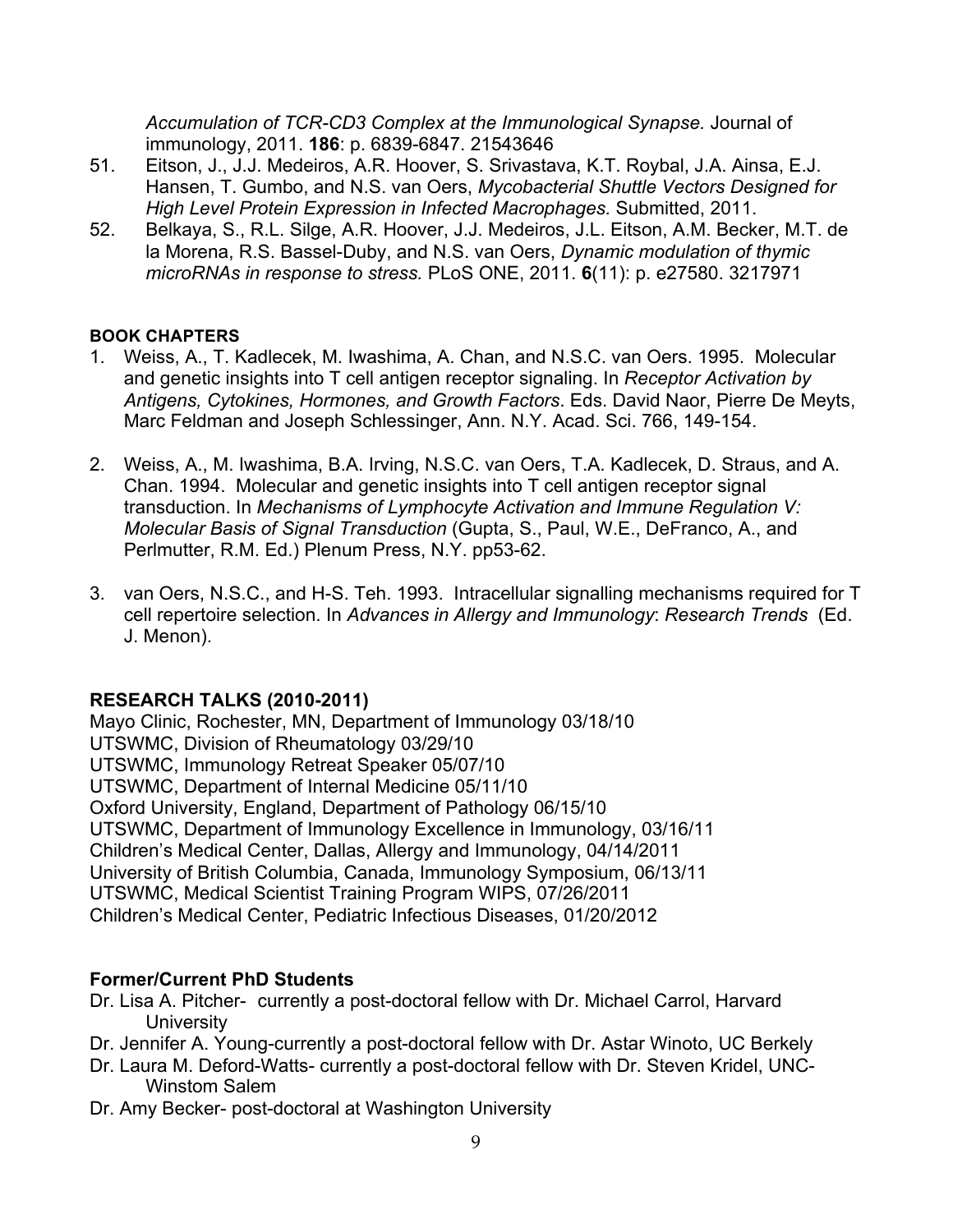Mr. Serkan Belkaya (third year graduate student) Ms. Ashley Hoover (second year graduate student)

## **Former/Current Post-Doctoral/Medical Fellows**

Dr. Teck-Chun Ayi-current researcher in Singapore Dr. Laura DeFord-Watts (post-doctoral fellow at U. North Carolina, Winston-Salem) Dr. Amy M. Becker (post-doctoral fellow at Washington University) Dr. Robert L. Silge, MD (currently in medical practice) Dr. David Dougall, PhD (currently in bioinformatics)

# **RESEARCH INTERESTS**

Project 1: The antigen specific cells of the immune system, the T and B-lymphocytes, express multi-subunit cell surface receptors (TCR and BCR) that are essential for recognizing and responding to pathogens such as viruses, bacteria, and parasites. T cells have one intriguing feature in that each TCR recognizes a complex containing a small pathogenderived peptide and a much larger self-protein termed the major histocompatibility complex (MHC). My laboratory has been elucidating how the TCR can discriminate between selfpeptides versus foreign peptides bound to the MHC. Effective TCR signaling will elicit diverse biological outcomes such as lymphokine release and cytotoxic functions. Incomplete or attenuated signals may promote T cell death, and in the thymus, may be important for the development of the T cell repertoire. This has led us to an analysis of the intracellular signaling processes regulated by the different TCR subunits. We have been examining the functional roles of the cytoplasmic domains of the CD3 zeta and CD3 epsilon subunits of the TCR complex. The domains interact with families of kinases and phosphatases. We are pursuing several related questions.

1) The CD3 zeta subunit contains three copies of a signaling domain called the ITAM. These are tyrosine phosphorylated following TCR/ligand interactions. We have used transgenic and knockout mice to elucidate the functions of two phosphorylated forms of zeta termed p21 and p23. Our recent experiments have uncovered novel, phospholipid-binding domain in the CD3 zeta and CD3 epsilon subunits. Interestingly, the phospholipid-binding functions of CD3 zeta are required for the formation of a stable immunological synapse. Current experiments are designed to elucidate the functional contribution of these phospholipid-binding motifs using knock-in mice lacking the lipid-binding functions of CD3 zeta and epsilon.

2) The CD3 epsilon subunit contains several signaling domains including the ITAM and a proline-rich stretch. We have discovered recently a novel domain termed the basic rich stretch (BRS). This motif interacts with a serine/threonine kinase termed GRK2. We are addressing the role of this domain using transgenic and knockout mice. Our specific questions are whether this BRS-GRK2 interaction regulates T cell functions and T cell responses to chemokines.

Project 2: A second project in the laboratory pertains to tuberculosis. We are developing a large-scale screen to identify *M. tuberculosis*-encoded genes that suppress innate and/or adaptive immune responses. We developed a novel, high throughput screen to identify the *Mtb* gene products that suppress innate immune functions. There are two key aspects of this screen. First, a genomic expression library, derived from *Mtb*, will be introduced into the fast